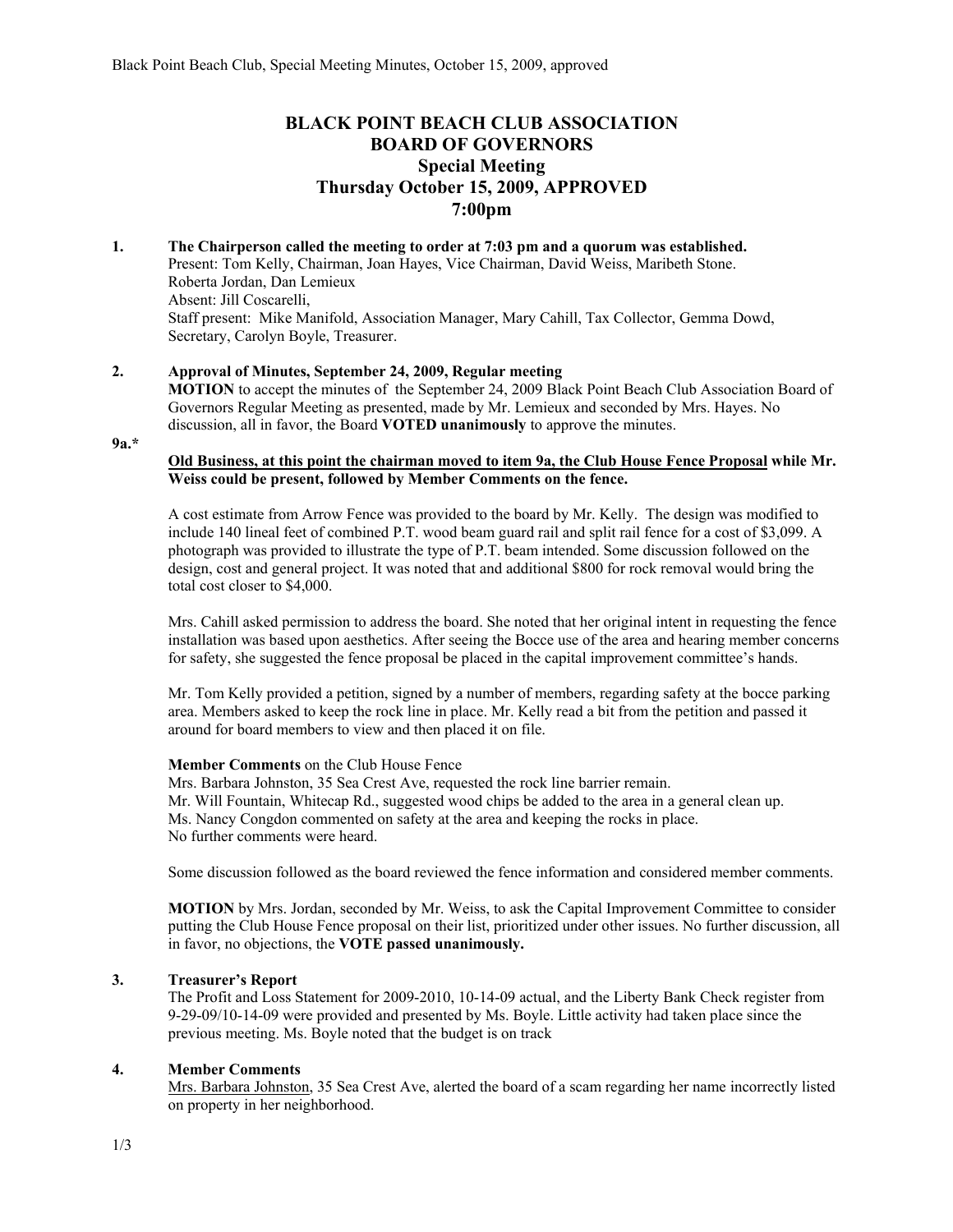Mr. Will Fountain, Whitecap Rd. commented on the storage shed, asked for better coordination for the floats used, suggested repair to the central air conditioning unit while money is available, and commented on general safety and patrol of clubhouse property above Billow Rd. Ms. Nancy Congdon, offered maintenance, safety and recreation club comments No further comment, this section of the meeting was closed.

At 7:37pm, Mr. Weiss excused himself to return later in the meeting at approx. 8:25pm

# **5. Chairperson's report and Correspondence, Mr. Kelly**

# **Correspondence:**

Mr. Kelly and Mrs. Dowd identified correspondence received from members. E-mails were forwarded to the BOG in advance of the meeting if possible, or hard copies made available. Some discussion followed.

10-7-09, fence petition delivered to Mr. Kelly 10-9-09 and 10-12-09 Mrs. O'Neil, e-mail, zoning minutes and zoning reports 10-13-09, Mrs. O'Neil e-mail, asking about paperwork on the Danos decision 10-13-09, Jim Moffett, e-mail, Open letter to the BOG on the Fence and other comments 10-13-09, Mrs. Barbara Johnston, e-mail question on the Oct. meeting schedule 10-14-09, John Sullivan, Marianne O'Neil e-mail regarding zoning/ZBA appointments listing 10-14-09, Sally Cini, e-mail supporting quality of beaches and security this year 10-14-09, Carol Green, e-mail, supporting Mr. Manifold 10-14-09, Diane and John Zukowski, e-mail supporting Mr. Manifold 10-15-09, Susan Daly, e-mail requesting club house rental and declarations 2008, 2009 10-15-09, Sue and Dave Murray, e-mail thank you to the board, support Mr. Manifold 10-15-09, Tim and Laura Shea, e-mail supporting, Mr. Kelly, Mr. Manifold and Jordan Flomm 10-15-09, Fran Lauson and Mary Williams, thank you for a positive Rec program and great beach year 10-15-09, Jane McLane, e-mail supporting positive communication with the manager, thanking BOG

Mr. Kelly noted the Madison case has been approved in our favor, it may be appealed.

## **6. Tax Collector's Report, Mrs. Cahill**

Mrs. Cahill reported the tax collection status is in good shape, with a few delinquents. She further reported receiving notice that the Black Point Market has dissolved their status as a store, although the property is still considered commercial.

## **7. Manager's Report, Mr. Manifold**

Mr. Manifold reported on activity and provided a written statement dated September 2009. Some items quoted from the report are listed below and discussion followed on a number of topics:

- All equipment is out of the water
- Tennis courts sprinklers were shut off and will be closed by Jordan Brook on Friday. Courts will remain open for play for a few more weeks, weather permitting
- Clubhouse water will be shut off the first week of November
- Toilet in women's bathroom was power cleared to hopefully eliminate future problems
- Benches on the playground have been sanded and painted or sealed
- Bob Gilson will do a year end cleaning of the clubhouse at the end of October
- Disposed of a small boat that washed up on South Beach and other debris
- DEP maps placement is by law despite member comments otherwise
- Resident trooper has been made aware of the upper Billow Rd. problem area and asked to keep a check on the property
- Bob Gilson, contractor, is handling much work previously done by Jim Beebe

## **8. Committee Reports**

 Administration: Mrs. Jordan, chair, Mr. David Weiss. No committee findings to report. Capital Improvements: Mr. Lemieux, chair, Mr. Kelly. No comments. Social: Mrs. Hayes, chair, Mrs. Coscarelli. Mrs. Hayes reported the Irish Night was well received. Friday December 11, on the beach will be the Christmas Carol Sing